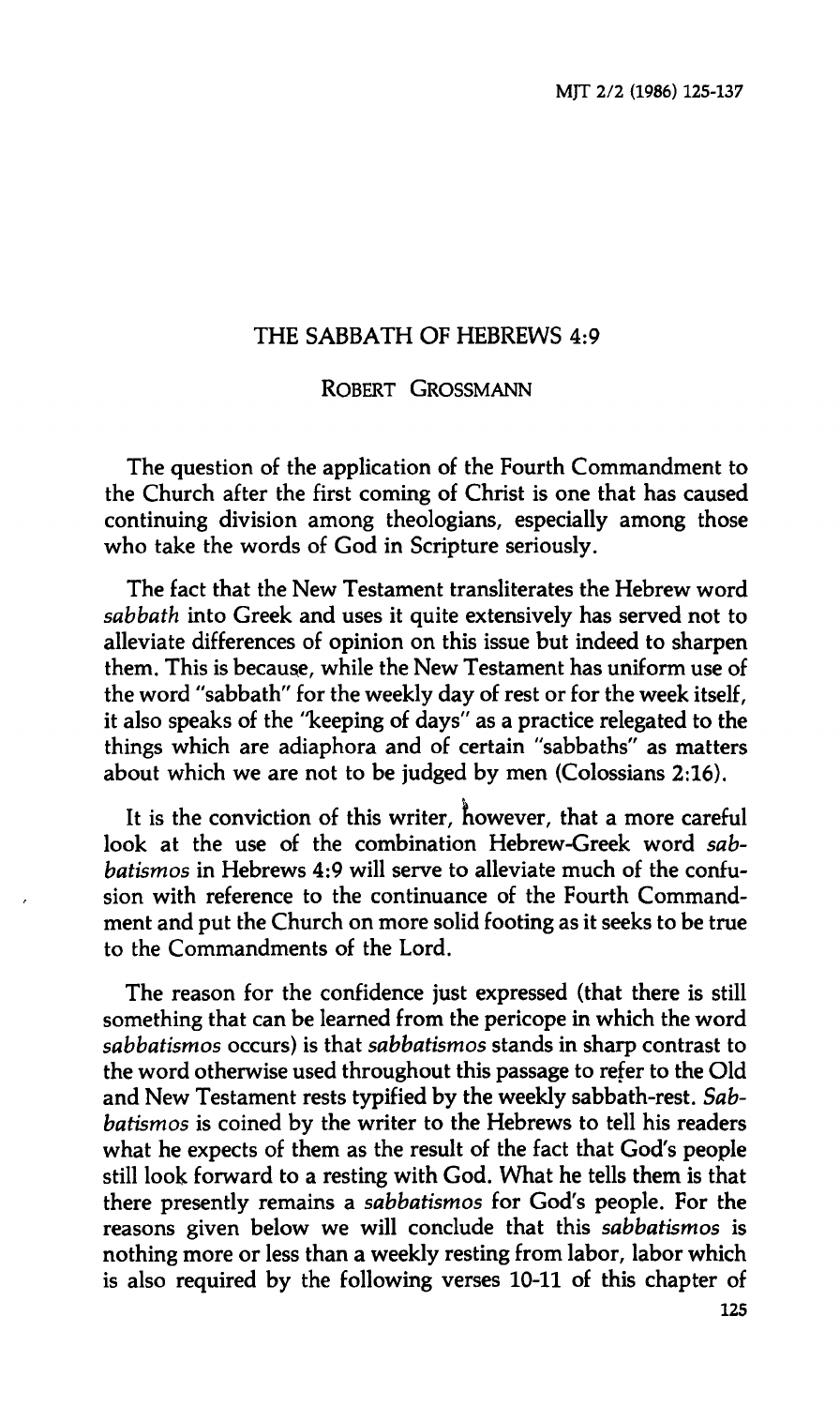**Hebrews as necessary to our entering into the eternal rest contemplated. If this conclusion is accurate, Hebrews 4:9 stands as a clear New Testament reiteration of the "rest-command" of the Fourth Commandment while verses 10-11 stand as reiteration of the "labor-command" portion of that law.** 

**The first thing that is very striking about the word** *sabbatismos*  **as it appears in Hebrews 4:9 is that it is the transliteration of a Hebrew word with a Greek suffix tacked on. This word appears no where else in the New Testament and only once in other known literature (Plutarch,** *De Superstit.* **c. 3). The only way to take it is as a nominal form of a compound verb** *sabbatidzein,* **which would have to be translated, "to observe the sabbath." This verbal form does occur in the Septuagint in Exodus 16:30 with exactly this meaning. That the word must have this meaning is also the conclusion of more than one commentator.<sup>1</sup> It is on this basis that Prof. John Murray argues that Hebrews 4:9 requires of the Christian in the New Testament age a continuing weekly sabbath observance.<sup>2</sup> This agrees also with the meaning "keeping of a sabbath" for** *sabbatismos* given by Young's Analytical Concordance. Since a great **deal of the weight of our understanding of this verse depends on the exact meaning of** *sabbatismos,* **it is fitting that we examine the issue of its definition in some detail.** 

**The first point of departure in attempting to get at the meaning of such a hybrid word as** *sabbatismos* **is to study the formation of similar words in the language in which it is found. Examination of the use of the suffix** *"-smos"* **to produce nominal forms from Greek verbs produces a wealth of information. This is very helpful to us since it is then possible to be certain of our conclusions about the formation of the word at issue,** *"-smos"* **is indeed a very common suffix used to denominate verbs so that they may serve in the place of nouns in sentence structure. A brief study shows that there are many examples of** *"-smos"* **used to denominate verbs ending in** *"idzo," "adzo,"* **and** *"udzo."<sup>3</sup>*  **A typical example familiar to most students of New Testament Greek would be that of** *baptismos* **from the verb** *baptidzo.* **As is the case uniformly in the use of the suffix**  *"-smos,"* **the meaning produced here is "a baptizing," or as we would put it in English, "a baptism." Thus the etymology of this rare word** *sabbatismos* **is not hard to determine. It fits in clearly with the common practice of nominalizing a verb form, which in this instance would have to be** *sabbatidzo,* **or** *sabbatidzein* **in the infinitive.** 

**In this same way the** *meaning* **that we should assign to the com-126**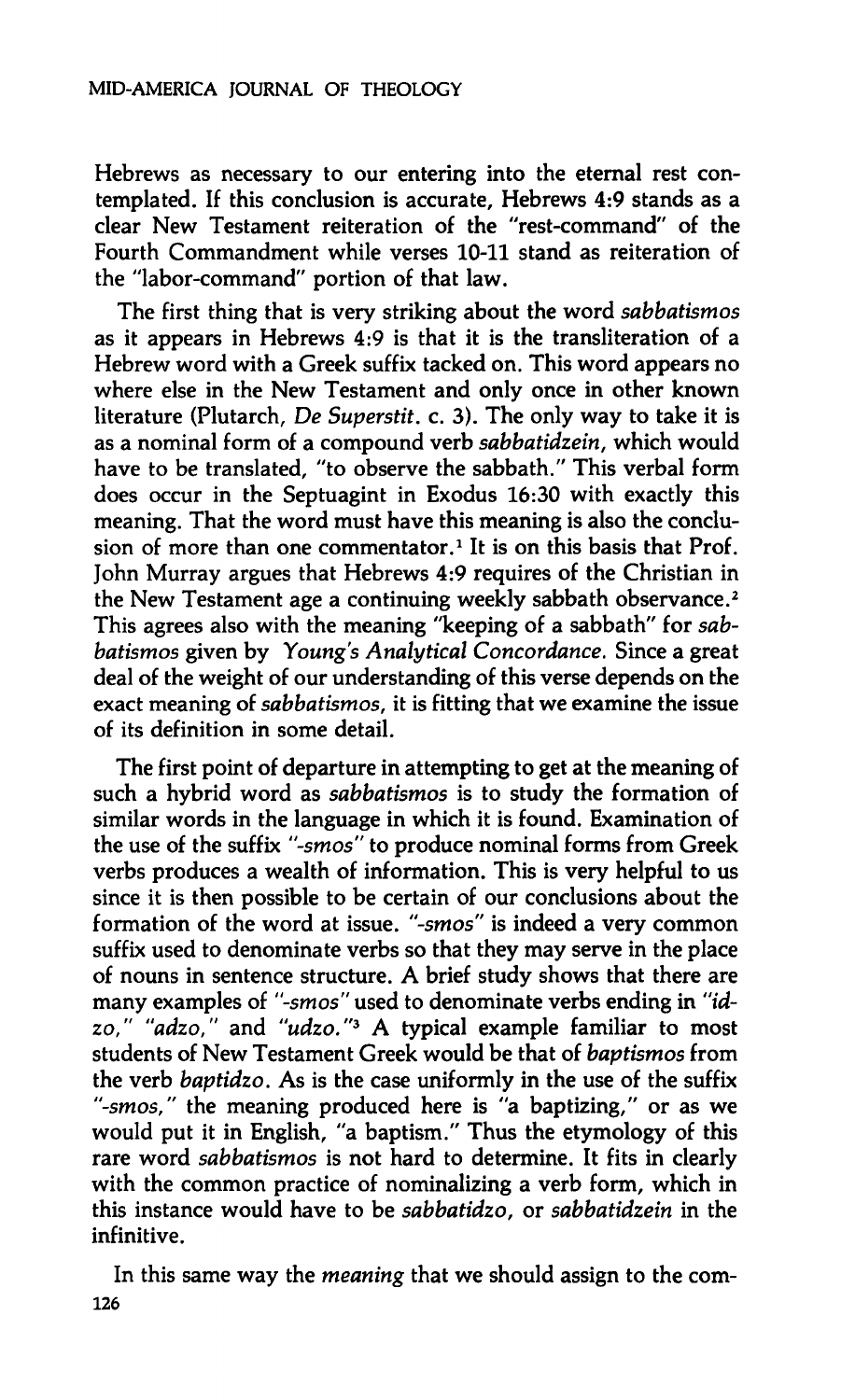**pound word is also quite clear, especially in view of the uniform New Testament use of the root word** *sabbat* **for the weekly rest day or for the week itself. The meaning of** *sabbatidzein* **must be, as Murray holds, "to keep a sabbath." Only a preponderant use in some other sense could throw this etymological consideration into question. Thus the nominal form** *sabbatismos* **would have to be translated, "a sabbath-keeping." What the exact denotation of that sabbath-keeping should be is not finally determined by this etymological definition. But the meaning itself cannot easily be changed to mean simply a "rest." Thus those versions of the Bible which translate** *sabbatismos* **by "rest" do injustice to the writer's intention in using this word, particularly, as we will point out later in this article, in light of the fact that the writer changes from using the normal Greek word** *katapausis* **throughout the pericope to a singular use of** *sabbatismos* **in verse 9. To ignore this change in word use is to miss in part the writer's main purpose in the passage.** 

**The one use of the verbal form** *sabbatidzo* **in Exodus 16:30 serves to throw additional light on the meaning of the nominal form we are studying in Hebrews 4:9. Not only is this instance in reference to the keeping of the Sabbath day as a day of rest, that is, it is clear that** *sabbatidzo* **means to fulfil the Sabbath Commandment, but it is in the most emphatic of circumstances that one could imagine for the use of a word. Many will remember that Exodus 16 contains the account of the Sabbath-breaker who is commanded by God Himself to be stoned to death. Now while it may be somewhat of an issue as to just how aggravated this man's sin was (many have taken it to be commercial activity), there can be no doubt as to the meaning for the rest of the people of Israel. God is serious about this resting on the sabbath! Not only will there not be Manna available on that day; other activités which are clearly "servile work" must be avoided at all costs. It is in the conclusion of that pericope, namely, the report by Moses as to what Israel's reaction was to this punishment, that the word** *sabbatidzo* **is used for what Israel then did. They kept the sabbath! Not surprisingly the Hebrew text behind this Septuagint translation also uses the word**  *sabbath,* **and that in the verbal form. The text literally reads, "And there rested (sabbathed) the people on the seventh day." Thus the single use in the Septuagint of the verbal form of the word before us in Hebrews 4:9 clearly substantiates the conclusion that it refers to a "sabbath-keeping." Indeed, the fact that here the issue of weekly sabbath-keeping is most emphatically in view should not be lost on us.**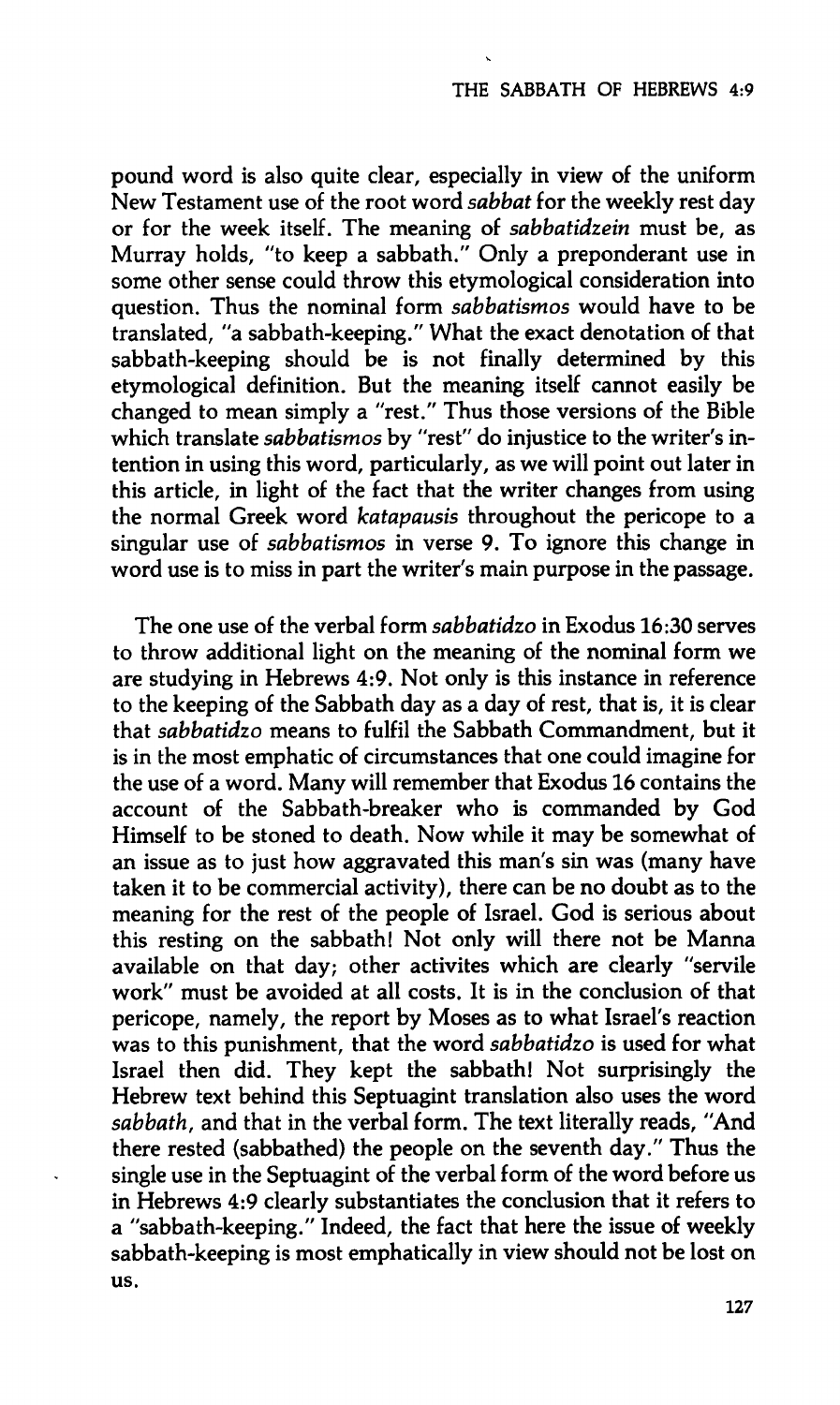#### **MID-AMERICA JOURNAL OF THEOLOGY**

**Turning from the etymology and use of the word** *sabbatismos*  **itself, it will perhaps be fitting now to see what use is made in the New Testament of the root-word** *sabbat.* **That too will have a great bearing on the meaning of** *sabbatismos.* **The word** *sabbat* **is fairly common in the New Testament, so that we are able to draw some useful conclusions about its meaning as the root to which the Greek suffix** *"-smos"* **has been added here in Hebrews 4:9.** *Sabbat* **is found in Greek in two forms: the singular,** *sabbaton,* **and the plural,** *sabbata.* **These are used somewhat interchangeably so that the context determines whether the translation of the plural would better be expressed by the singular in English. For example, Luke begins the account of the disciples plucking grain on the sabbath by using the singular while Matthew uses the plural. Both are normally translated with the English singular as the reference is taken to be to a single instance of this activity. The point of greatest interest to us, however, is that the two forms of** *sabbat* **are used** *only* **for days set aside for rest in accord with the Old Testament laws. There is no use at all of a verbal form which could in any way have the general significance of the Hebrew** *shabbath,* **which can refer to a rest of any kind. In other words,** *sabbat* **is transliterated into Greek** *only*  **with technical reference to a day of rest; it never can in the context mean only a "rest." It always means a "day of rest." This use, which totals 59 separate instances, can hardly be called rare. It thus amounts to very strong evidence for how the root** *sabbat* **ought to be taken in the word** *sabbatismos* **in Hebrews 4:9.** 

**The indication of this evidence of the use of** *sabbat* **in the New Testament is that by the time of the writing of the New Testament, the word** *sabbat* **had become part of the Greek language, at least among the Jews, which referred to those days of rest commanded in the Old Testament or to the week of seven days determined by the day of rest.** *Sabbat* **is obviously a technical term which the Jews transliterated rather than translated, just as we do "baptism." There are, of course, more than just the weekly sabbath days commanded in the Old Testament, and we will have to contend with the question as to whether a** *sabbat* **in Greek could be one of those rest-days not connected with the Fourth Commandment.** 

**It should be general knowledge among Christians that a large number of Sabbath days were commanded in the Old Testament as a part of the ceremonial system. As examples, note: 1) The first day as well as the seventh day of the week of unleavened bread (Exodus 12:16, Leviticus 23:7); 2) The day of Pentecost (Leviticus 23:16,21); 3) The first day of the feast of trumpets (Leviticus 23:27); 4) The 128**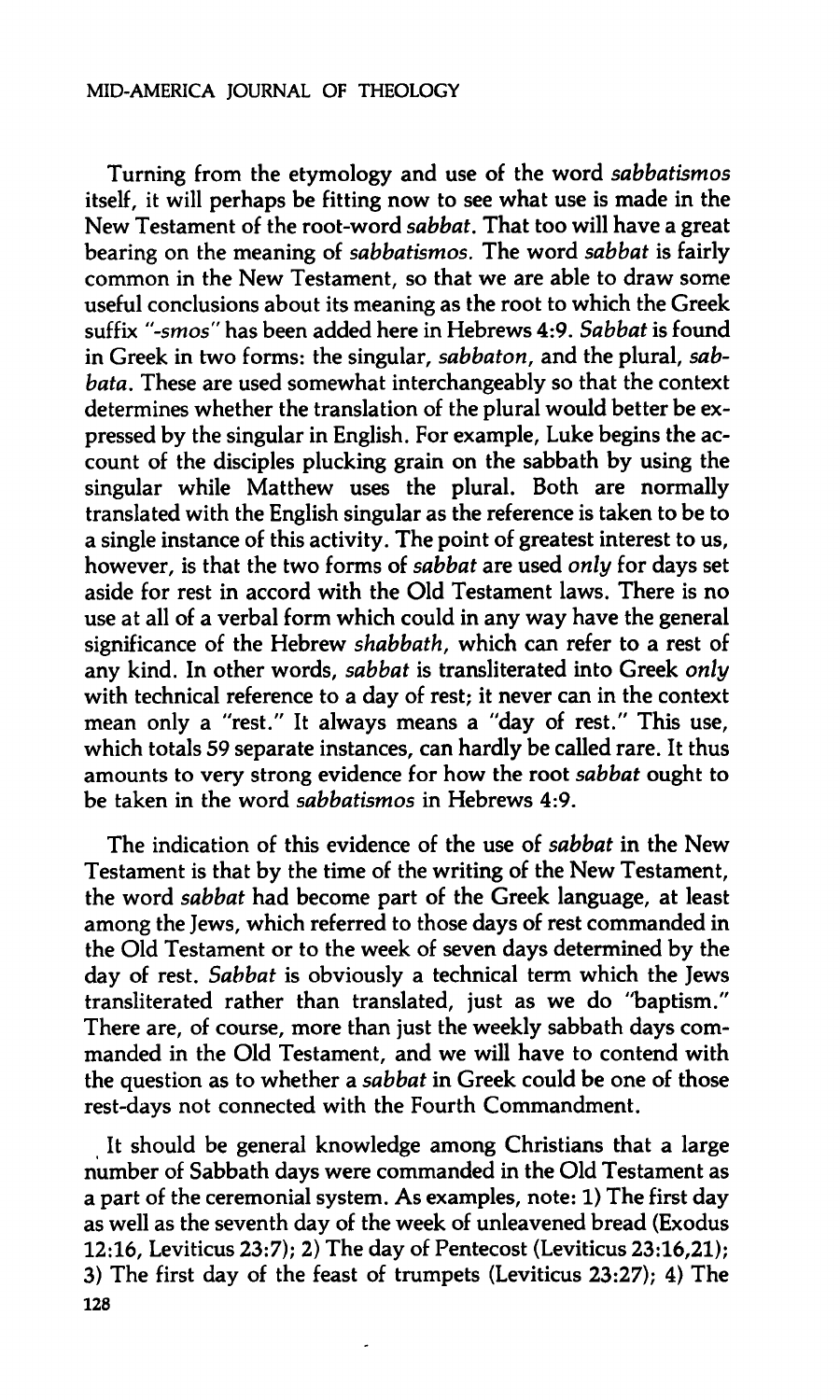**day of atonement (Leviticus 23:28); and 5) The first and the eighth days of the feast of tabernacles (Leviticus 23:35,36). Each of these days has the same requirements as those of the weekly sabbath which is declared to be "an holy convocation" in which no "servile work" is to be done. Now, since these sabbaths were clearly a part of the ceremonial system which foreshadowed the work of Christ, they must pass away with the finishing by Him of the work so foreshadowed. The question then arises as to whether the word**  *sabbat* **is ever used in the New Testament to refer to such ceremonial sabbaths from the Old Testament. The only possible candidate for such a reference for** *sabbat* **in the New Testament is found in Colossians 2:16.** 

**The use of the plural genitive** *sabbatoon* **in this Colossians passage is the only one in which the context may well indicate a reference to the ceremonial Old Testament sabbaths rather than to the sabbath of the Fourth Commandment. In all other uses of "sabbat" the context rules out any possible reference to anything but the weekly sabbath or the week itself as determined by the sabbath commandment. As an example of the use for "week," the Christians are said to meet on the "first of the sabbath" which is usually and properly translated as the "first day of the week" (Acts 20:7).** 

**The evidence that the** *sabbatoon* **of Colossians 2:16 are most likely to be construed as being those listed above as part of the ceremonial system is as follows. First of all, these** *sabbatoon* **are directly connected in that verse with the "feasts" and "new moons." These are given as a list in which the literal translation of the verse is, 'Therefore let no one judge you in food or drink, or in respect of a feast, or of a new moon, or of sabbath days." Thus these "sabbath days" are part and parcel with laws of food and drink, special feasts and new moons, all of which obviously part of the ceremonial system of the Mosaic administration. The implication is that the sabbath days connected with these ceremonies are the ones in view. Second, these** *sabbatoon* **are specifically declared in the very next verse to be ones which foreshadowed the realities found in Christ. That the sabbaths which were part of the ceremonial feasts were but foreshadows of the work of Christ is easy to grasp. That the sabbath of the Fourth Commandment, based in the order of God's activity in creation, is to be seen only as a foreshadowing of the realities in Christ is a far less than obvious matter. It is indeed denied by the main passage before us here, Hebrews 3:7-4:13. Third, the exhortation in Colossians 2:16 is to "let no one judge you" about the keeping of these things. It is not an exhortation**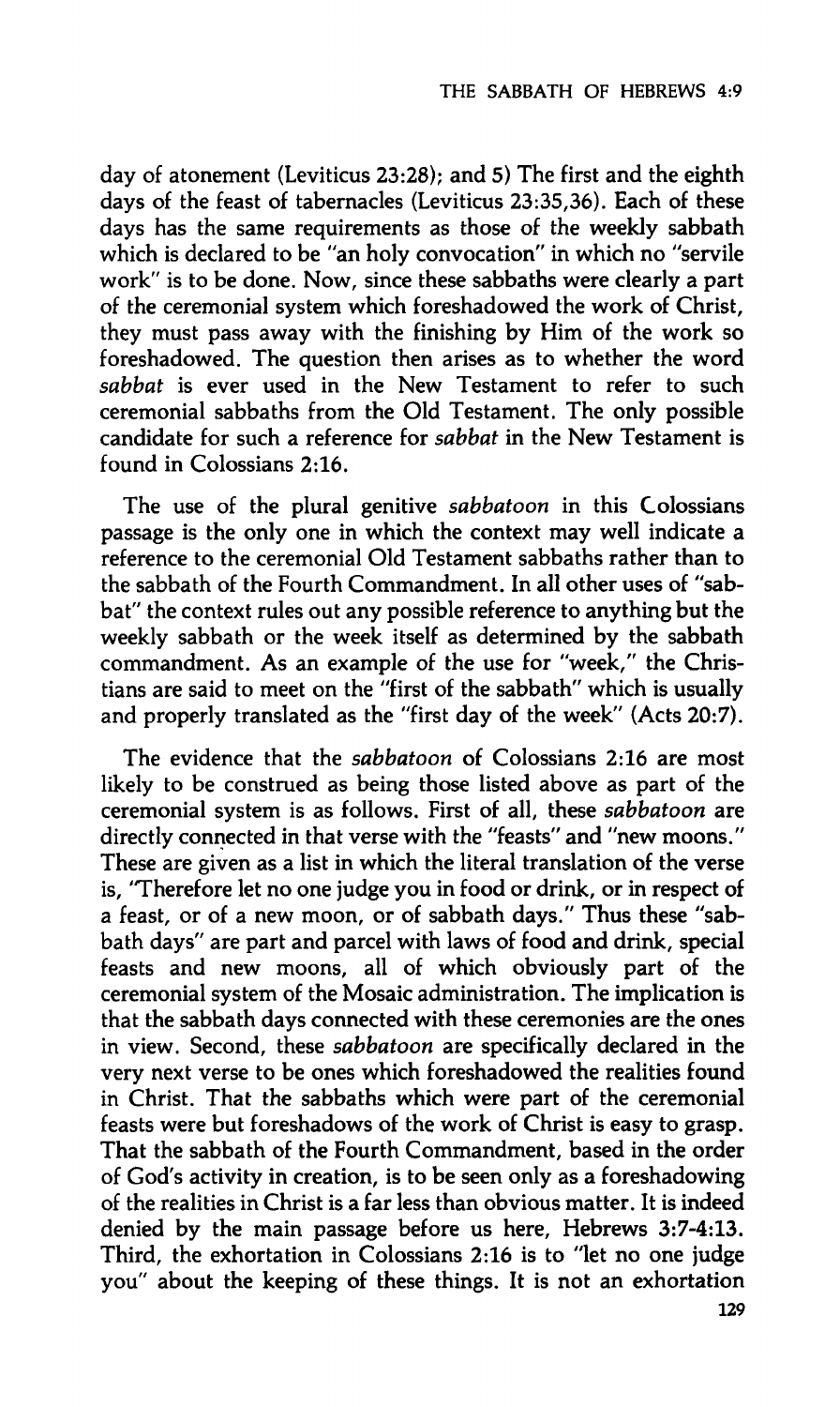**based on the idea that God will not hold us responsible for what we do with respect to the Fourth Commandment. Thus the exhortation seems to be directed to exactly that situation in which our Lord Jesus Christ also found it necessary to distinguish the commandments of men from the commandments of God. The Pharisees judged Jesus to be evil, because in their eyes He broke the sabbath day by not keeping their rules. The interesting thing is that Jesus argues against them** *not* **contrary to the Old Testament but rather on the basis of Old Testament evidence which shows them that their rules for sabbath-keeping do not square with it. The fourth reason for not looking at these** *sabbatoon* **in Colossians 2:16 as Fourth Commandment sabbaths is that Paul clearly declares here the matters in mind to be "after the commandments and doctrines of men." It is very difficult to see how the Fourth Commandment could be considered a "commandment and doctrine of men." It is easy to see how the ceremonial sabbaths would become the "commandments of men" if men required them to be obeyed after the coming of fulfillment in Christ. On the other hand, the New Testament clearly takes the decalogue as an indestructible whole to be given the respect of Christians in everything that it requires. Notice, for example, the argument of the apostle James that we may** *not* **subract any of God's laws from the decalogue (which James calls the "perfect law of liberty") because the same God gave each of the commandments contained in it (James 2:10-12).** 

**In this fashion then it may be convincingly argued that the** *sabbatoon* **of Colossians 2:16 are indeed not the weekly sabbath days but the sabbath days of the Mosaic ceremonial system which has been fulfilled in Christ. Nevertheless, that being the case, the word**  *sabbat* **is found not to be a reference to anything but the idea of a rest-day in the New Testament. In that sense we may certainly conclude that the usage is uniformly in reference to days of rest. Furthermore, the instance of Hebrews 4:9 of** *sabbatismos* **cannot fit any but the weekly rest because it is in a pericope which is very concerned to declare that there remains a heavenly rest for God's people in the future. That future heavenly rest is one that finds its antecedant type most specifically in the Fourth Commandment. Therefore, if the word** *sabbatismos* **does refer to a rest-day, as we are contending, it must refer to the rest-day of the Fourth Commandment, or at least of the creation ordinance underlying the Fourth Commandment. For a cogent argument that the Fourth Commandment is indeed the decalogue statement of the creation 130**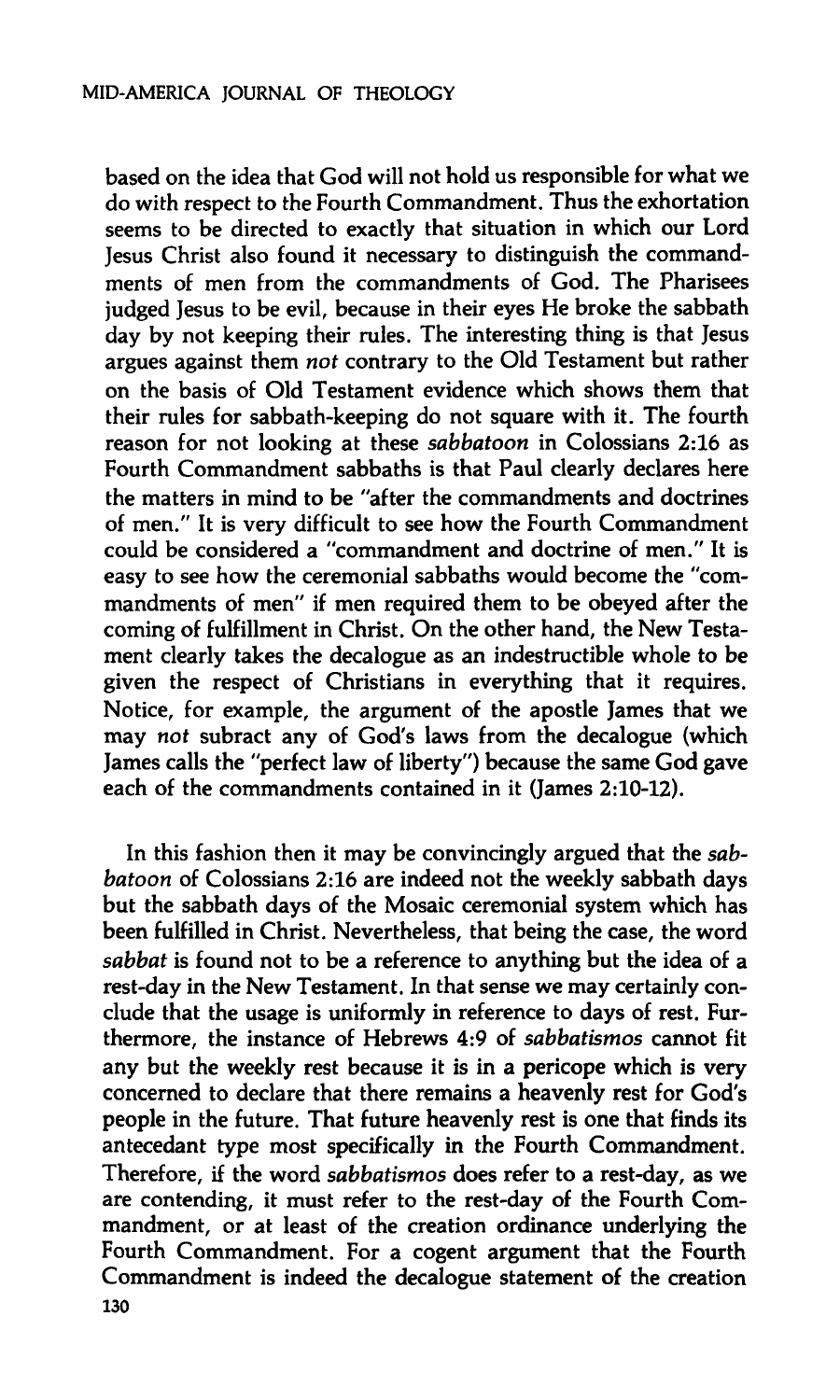**ordinance of weekly rest, see the article entitled 'The Sabbath Institution" by Murray in the first volume of his collected writings.** 

**With this background of word use and other scriptural data before us we may proceed to the main point of this article. The use of the word** *sabbatismos* **in Hebrews 4:9 is most arresting and singular in that verse in the face of the uniform use in the remainder of the passage of the ordinary Greek word** *katapausis* **to refer to any and all of the other varieties of "rest" in view. Beginning in verse 7 of chapter three and continuing through verse 13 of chapter four we find the following catalogue of varieties of rest denoted by**  *katapausis:* **1) The "rest" of the promised land of the Old Testament (Hebrews 3:11,18); 2) The "rest" prepared for the Christian in eternal life (Hebrews 4:1,3,8,11); 3) The "rest" of God which He took on the seventh day following the six days of creation (Hebrews 4:4,10); and 4) the "rest" of "ceasing from his own works" which may refer to the heavenly rest or may, as it is often taken by various interpreters, refer to the rest from sin in which the Christian is to participate even in this life.<sup>4</sup> The point is that if the "rest" idea of verse 9 were any of these particular meanings, there is no reason to use another word, especially a word whose root is so uniformly used by Jews to refer to the technical idea of a weekly day of rest. Only one of the many commentaries on Hebrews available for this study even mentions this startling variation in word use.<sup>5</sup> Among those who do not mention it are Calvin,** *Korte Verklaring,* **Matthew Henry, Meyer, etc. One reason for this is that one may read the passage in many translations without any notice given to this arresting change from** *katapausis* **to** *sabbatismos.* **In fact, it was only as this writer was doing a daily exercise in Greek reading that the phenomenon one day seemed to leap out from the text. It seems to this writer, however, that the main reason this phenomenon has not caught the attention of more interpreters is that it is such standard practice to refer to the eternal rest of the new heavens and earth as the "eternal sabbath." While indeed that is a very legitimate use of the term, since the sabbath day has from the very beginning pointed forward as a type of that eternal rest, we do need to see that such a use of the word "sabbath" is postscriptural. That is, there is no use of the word "sabbath" in the New Testament to refer to that eternal rest. Thus the ease with which that concept has been read into the word** *sabbatismos* **in Hebrews 4:9 has only served to cover up what the writer meant and what God is revealing to his people here.** 

**The fact that there is the use of a very particular word in**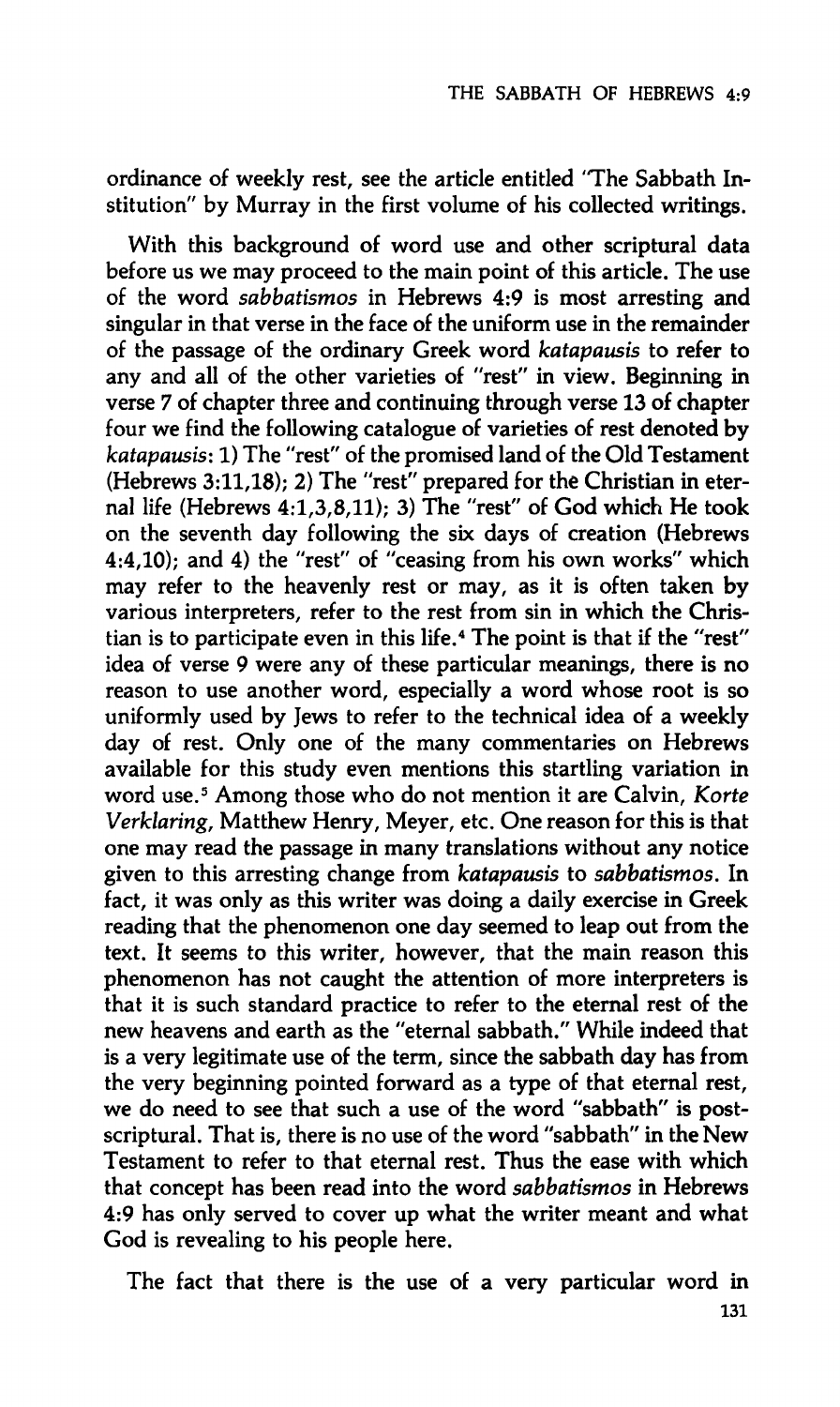**Hebrews 4:9 to bring to application the previous discussion in the passage is of basic importance for our understanding of what that application might be. That this verse is indeed among the specifically applicatory ones in the pericope has been seen by others,<sup>6</sup> and is apparent from the form of the statement. The word "therefore"**  *(ara)* **at the beginning of the verse indicates that it is applicatory, as does also the reference to the concrete "people of God," as the receivers of this "rest-day." What is "remaining" to the people of God is a "weekly sabbath-keeping." That idea alone can fulfill the obviously purposeful choosing of the word** *sabbatismos* **in this verse. The idea taken by many commentators that this refers to the eternal rest, or to the present rest from sin,<sup>7</sup> simply does not agree with the use of** *sabbat* **in the rest of the New Testament nor with the obvious intent of the writer to distinguish this idea from those others by using the word he does. That is, if the writer were simply referring again to the eternal heavenly rest prepared for Christians since the foundation of the world,** *katapausis* **would be quite as fitting as it was earlier in the pericope. Indeed, it would be most misleading to use so technical and well-understood a term which means a "sabbath-keeping" to refer to what he had already called a**  *katapausis.* **Therefore we are forced to conclude that the word** *sabbatismos* **was specifically chosen by the writer to convey emphatically the point that there remains a weekly rest-day for the people of God. Thus it stands as a reiteration of the weekly rest-day requirement which God has placed upon mankind since creation in imitation of his own pattern of work and rest in creation, and which appears in the decalogue in the Fourth Commandment.** 

**This conclusion is confirmed by several points of data from the rest of the passage. First of all, this conclusion fits in very well with the purpose and message of the entire passage. The writer's purpose and message here are a warning to his readers not to fall short of the rest promised to them as the children of Israel fell short of the rest of Canaan which had been promised to them. The parallel drawn between Old Testament Israel and the New Testament church is close; both they and we have the same gospel preached. In their case they fell short of the rest of Canaan because of their unbelief exhibited in disobedience. We too have been promised a rest; we too can very easily fall short by unbelief even though the "rest of God" to which we look forward was completed since the foundation of the world. The** *proof* **for this** *future* **rest is taken by the writer from the Old Testament, specifically from Psalm 95 which he not only argues was written** *after* **the Exodus but also includes the time datum by calling the time it was written 'Today." 132**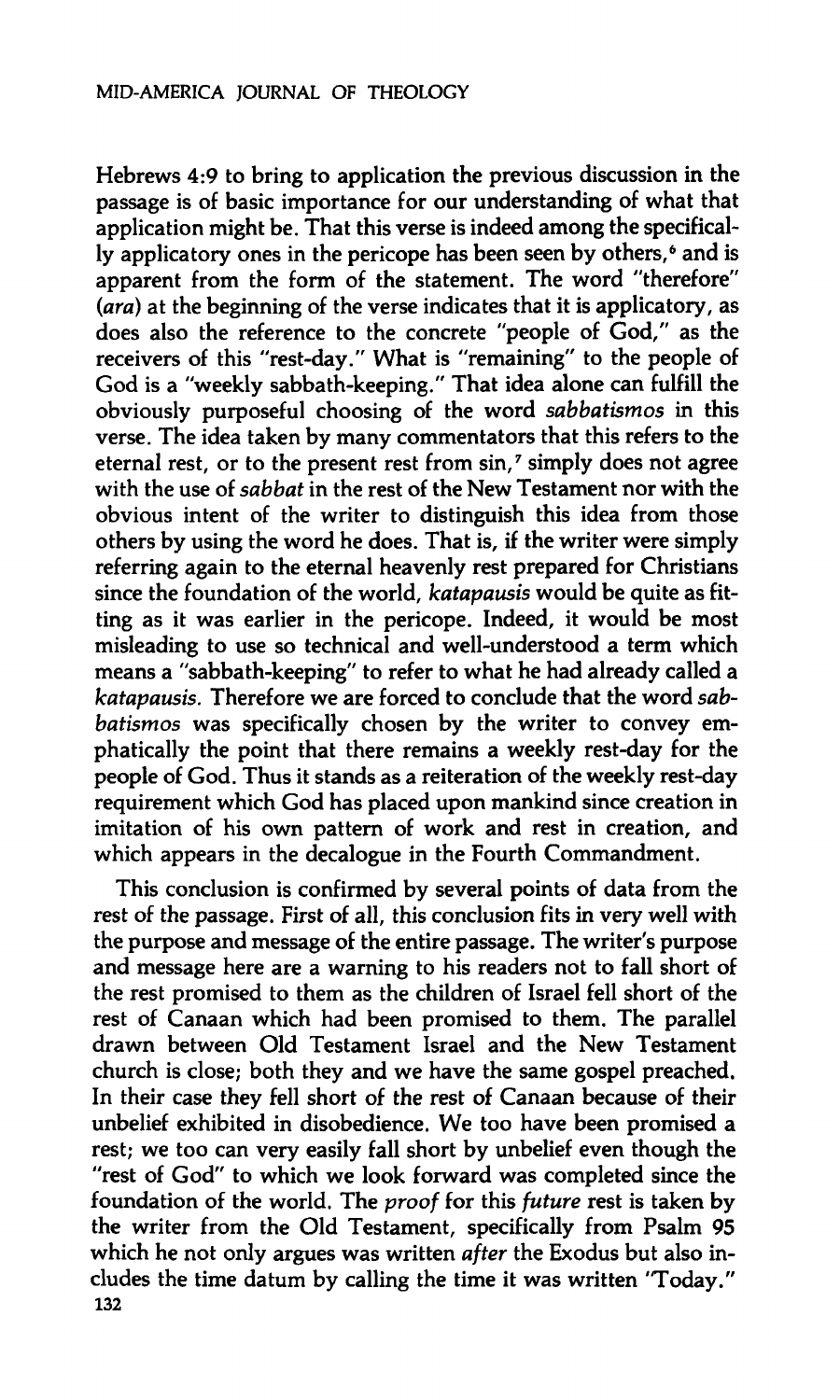**As the writer points out, "For if Joshua had given them rest, then would he not afterward have spoken of another day" (Hebrews 4:8). The conclusion of the passage is then** *not* **that there remains an eternal rest; that is the** *reason* **for the conclusion. The conclusion must be something else. And indeed it is! The conclusion is two fold: 1) There remains a sabbath-keeping by which we look forward to that rest (chapter 4:9); and 2) Labor therefore to enter into that rest (4:11 where "rest" is** *katapausis* **again).** *Both* **a sabbathkeeping and a continued labor are required of God's people as they look forward to entering into the eternal rest. Put the conclusion in the form of questions. Does the coming of Christ end the need for Christians to work in this life before entering into eternal rest? Of course not! And, does the coming of Christ end the need for Christians to keep a weekly sabbath? No, not that either! And why? Because the weekly resting** *still* **looks forward to the eternal rest. This is the only proper understanding of the passage.** 

**The second reason in the passage for taking this as a reiteration of the weekly rest-day command is the parallel command for Christians to work as they look forward to entering into the eternal rest. The fact that this aspect of man's responsibility is mentioned right next to that of the** *sabbatismos* **only serves to heighten and solidify the conclusion that** *sabbatismos* **does indeed refer to a weekly restday. The very next verse to the one in which we have specifically been interested tells us that man has** *not* **entered into his coming rest for then he would have ceased from his works as God ceased from His works. The point is clearly made that there remains work for man to do** *before* **he may enter in to his rest. A failure to work would be a failure to obey God according to this verse. Not only that, a failure to observe a weekly rest-day would also be a failure to obey God according to the previous verse. Verse 11 serves to heighten the necessity of both work and rest by telling us that we need to be diligent in these things lest we fall after the example of the disobedience of Israel in the wilderness. The verb at the beginning of verse 11 does not mean specifically "labor," as some translations have it (although that certainly is in view from verse 10) but means to be "diligent" or "busy"** *(spoudadzo)* **if we are to have expectation of finally entering into that promised rest.** 

**The third corroborating reason in the passage for taking the** *sabbatismos* **of verse 9 and the "not ceasing from work" of verse 10 to be a reiteration of the "work six days, rest one day" pattern of the Fourth Commandment is that the writer repeatedly refers to the rest of God on the seventh day after the beginning of creation as the** 

**ι**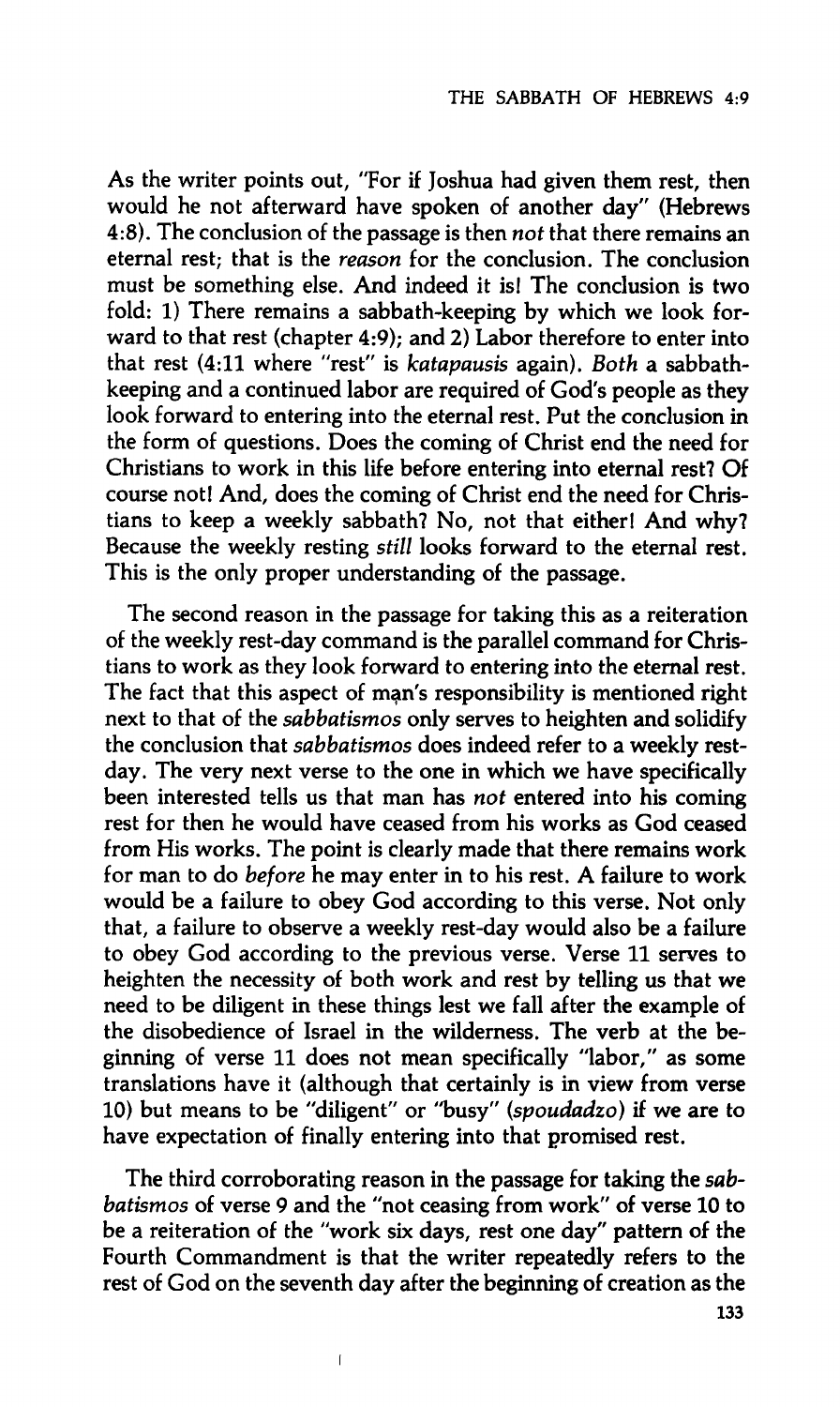**rest into which the Christian does finally enter. These references occur in verses 3, 4, and 10. This unmistakeable and repeated reference to the resting of God at the end of the creation week could not help but remind the Jewish reader to whom Hebrews is addressed of the weekly pattern of working six days and resting one day. The use, then, of the compound word** *sabbatismos* **to indicate what the writer was driving at makes it almost impossible for such a Jewish reader to come to any other conclusion than the one we have been expressing here. The further fact, known to every Jewish reader, that the Fourth Commandment distinctly bases the weekly pattern of rest and work on this creation activity of God adds another parallelism which is inescapable for the Jew, and ought to be for us as well.** 

**The fourth corroborating reason for taking** *sabbatismos* **as referring to a present sabbath-keeping rather than to a future rest is the import of the verb of which** *sabbatismos* **is here the object. The verb in question,** *apoleipetai,* **which is translated "remains" in most English versions, carries with it the connotation of being "left behind." Thus "remains" is a fair enough translation as long as we realize that this particular connotation of "remains" is in view. This connotation is important for our question because what is "left behind" cannot very well be "left to the future," as would be the case if we considered** *sabbatismos* **to be the future rest waiting for God's people. Thus the verb used by the writer militates very strongly in favor of his wishing to tell us by** *sabbatismos* **about something that is left behind for us and not about something that is promised to us in the future. Indeed, one does not have to look very far to find an instance of word use by the writer to the Hebrews which establishes this point. If our understanding of this verb use is correct, and the writer would wish to inform us of something in the future as remaining for us, we would expect that it would be a** *promise* **of the future thing which would be "left behind." That is** *exactly* **what the writer does in verse 1 of this same chapter concerning the promise of the eternal rest. Again in this verse the writer uses a compound verb based on the root** *leipo* **(here**  *kataleipo* **which has the same "left behind" connotation as**  *apoleipo)* **but he wants to tell us about something future. To do that he does just what we would have to expect knowing the connotation of the verb. He says, "since a** *promise* **remains of entering His rest." Thus the point is that the verb used to tell us what our relationship is to the** *sabbatismos* **of Hebrews 4:9 militates very strongly in favor of an object to which we have a continuing** *pre-***134**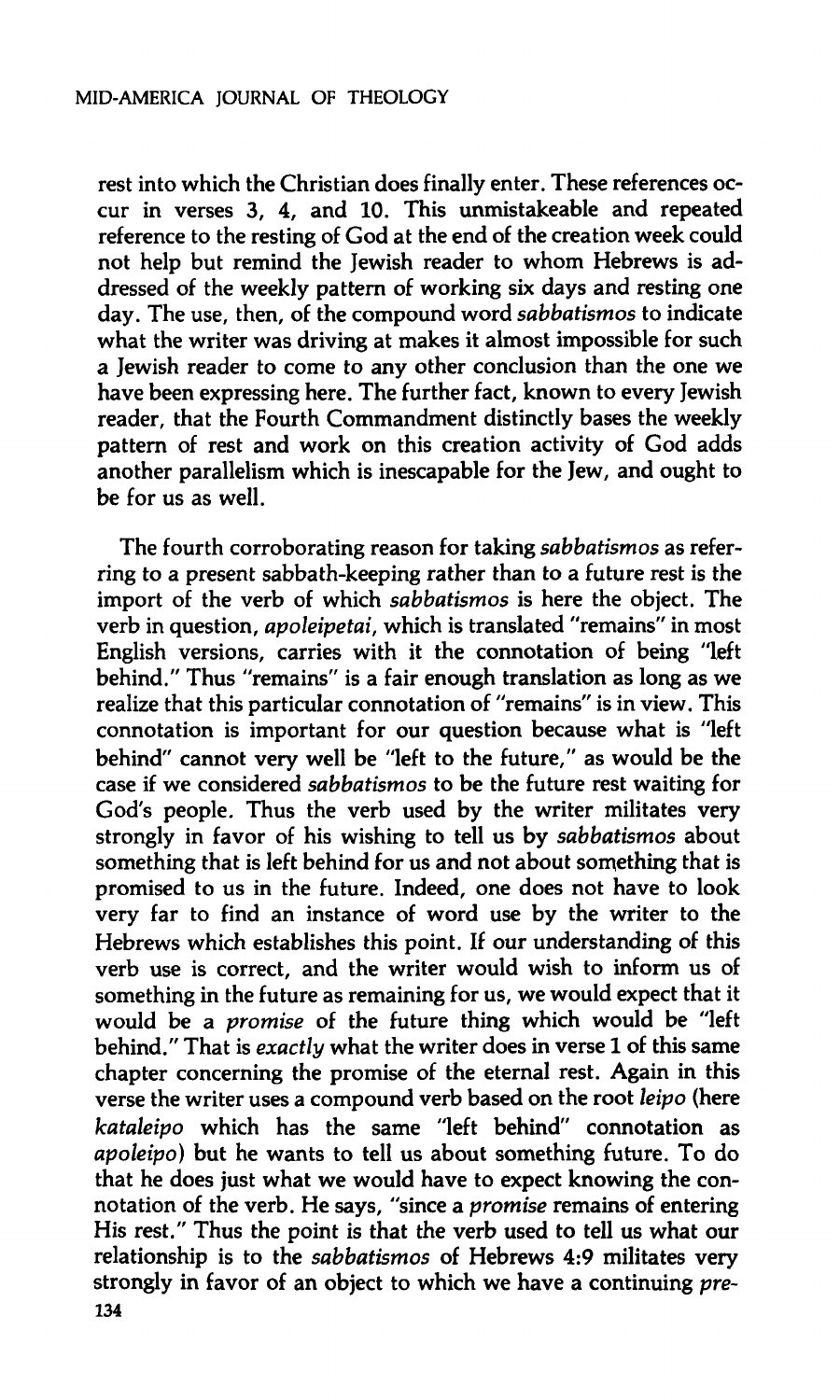*sent* **relationship and at the same time militates against an object to which we are to look forward in the future, no matter what the meaning of** *sabbatismos* **would happen to be. Of course this fits in perfectly with the meaning of** *sabbatismos* **we have found and thus corroborates that meaning as being truly in the mind of the writer.** 

**A final note must be taken of the fact that during the Mosaic period certain ceremonial elements were connected with the observance of the Fourth Commandment.** 

**This is true, for example, of the weekly renewal of the shewbread on the table in the Holy Place before the LORD (Leviticus 24:8). Thus, while the principle of the weekly sabbath-day rest is reiterated here in Hebrews 4:9, it cannot carry with it the reestablishment of all the Old Testament concommitants of Mosaic sabbath keeping. Surely it is not hard to see how the ceremonial aspects of Mosaic era of sabbath-keeping are fulfilled in Christ while the periodic pattern of labor and rest continues unchanged from the beginning of the creation until the end of the world. Perhaps this is why in this pericope, which we denominate as parts of the third and fourth chapters of Hebrews, the author refers to the seventh day of creation rest of God rather than specifically to the Fourth Commandment. In any case, there ought not be any problem with accepting this idea of a reiterated pattern of work and rest while holding that the ceremonial elements of Old Testament sabbath keeping are seen as fulfilled in Christ. Indeed, is not that the pattern which held from the time of creation until the time of Moses? A pattern of six and one which was only later connected with the ceremonial aspects particularly designed to point forward to the coming of Christ?** 

**Thus we may hold consistently that the several requirements of the Fourth Commandment are reiterated in Hebrews 4 while at the same time holding with John Calvin that the ceremonial observances connected with it at the time of Moses are fulfilled in Christ and therefore laid aside.<sup>8</sup> Our difference with Calvin would be, as has been that of most of the Reformed Churches in history, that not the Fourth Commandment but certain observances connected with it are ceremonial. Calvin seems to have thought that even the setting aside of one day in seven is ceremonial and that what is done on the day of rest is pretty much up to the Christian community which has chosen to rest.<sup>9</sup> On the other hand the Protestant churches have consistently held that the "Lord's Day" ought to be celebrated weekly as a replacement for the Old Testament "sab-**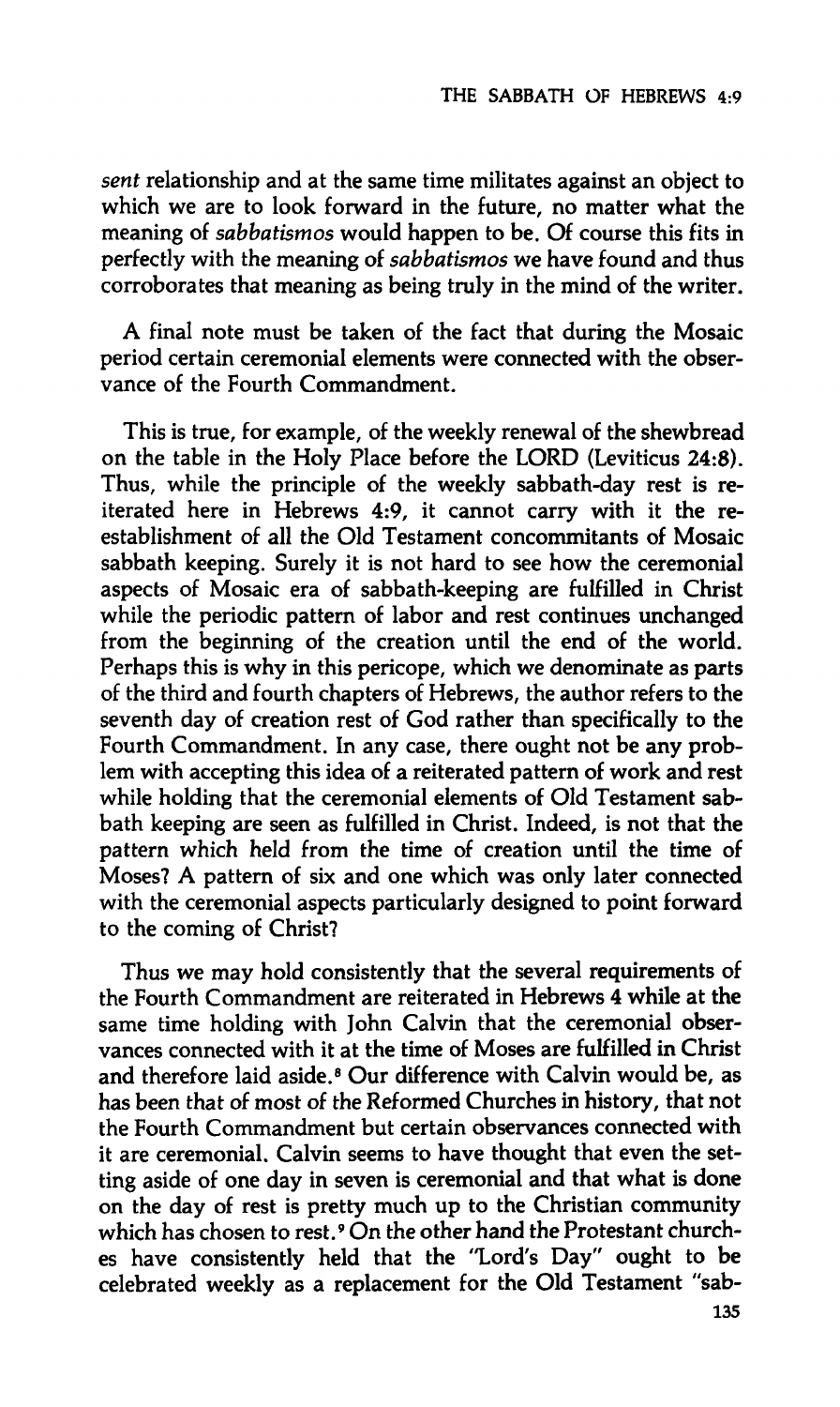#### **MID-AMERICA JOURNAL OF THEOLOGY**

**bath" even though there is some difference as to whether it ought also to be seen as a continuance of the sabbath-keeping commanded in the Fourth Commandment. Reformed Churches, by their creeds, have all held that the Fourth Commandment is in effect today since it is part of the decalogue.** 

**It is clear, however, that those who have held to a more formal continuance of the Fourth Commandment have the support of the writer to the Hebrews in 4:9. Thus we must conclude that the requirement of a sabbath-day of rest continues in the New Testament and that this weekly sabbath-keeping is not to end until we enter the eternal sabbath (which is** *not* **the** *sabbatismos* **of Hebrews 4:9!).** 

**The pattern of six days of work and one day of rest is completely and only in the heart of man when it is instructed by the word of God in Scripture.** *Nowhere* **in creation does anything operate naturally in this pattern. Therefore no practice in heart and life can better establish the individual or the covenant community as being wholly bound to the Creator God and as looking forward to the eternal rest of heaven than can that of weekly sabbath observance. This observance consists in the biblically commanded practices of a godly rest from labor and a holy gathering for worship. Indeed, only on this supposition can the very severe warning concerning the fires of hell awaiting those who forsake the assembling of themselves together as God's people, made by this same writer to the Hebrews, make any sense at all (Hebrews 10:24-26).** 

### *NOTES*

**Gottlieb Luenemann,** *Commentary on Hebrews,* **in** *Meyer's Commentaries on the New Testament,* **485.** 

**2 John Murray,** *Collected Writings,* **Vol. 1, 216.** 

**3 James Hope Moulton,** *Grammar of New Testament Greek,* **Vol. 2, (Edinburgh: T. & T. Clark, 1979), 350-351.** 

*^Heidelberg Catechism,* **Question 103. John Calvin,** *Commentaries* **on Hebrews 4:9 (Calvin Translation Society).** 

**5 J.P. Lange, gen. ed..** *Critical, Doctrinal and Homiletical Commentary,* **23 vols. (New York: Charles Scribner's Sons, 1868), vol. 22:** *The Epistle to the Hebrews,* **by C.B. Moll, 87.** 

**<sup>6</sup>Lange,** *87.* 

**<sup>7</sup>Meyer, Lange, et al.**